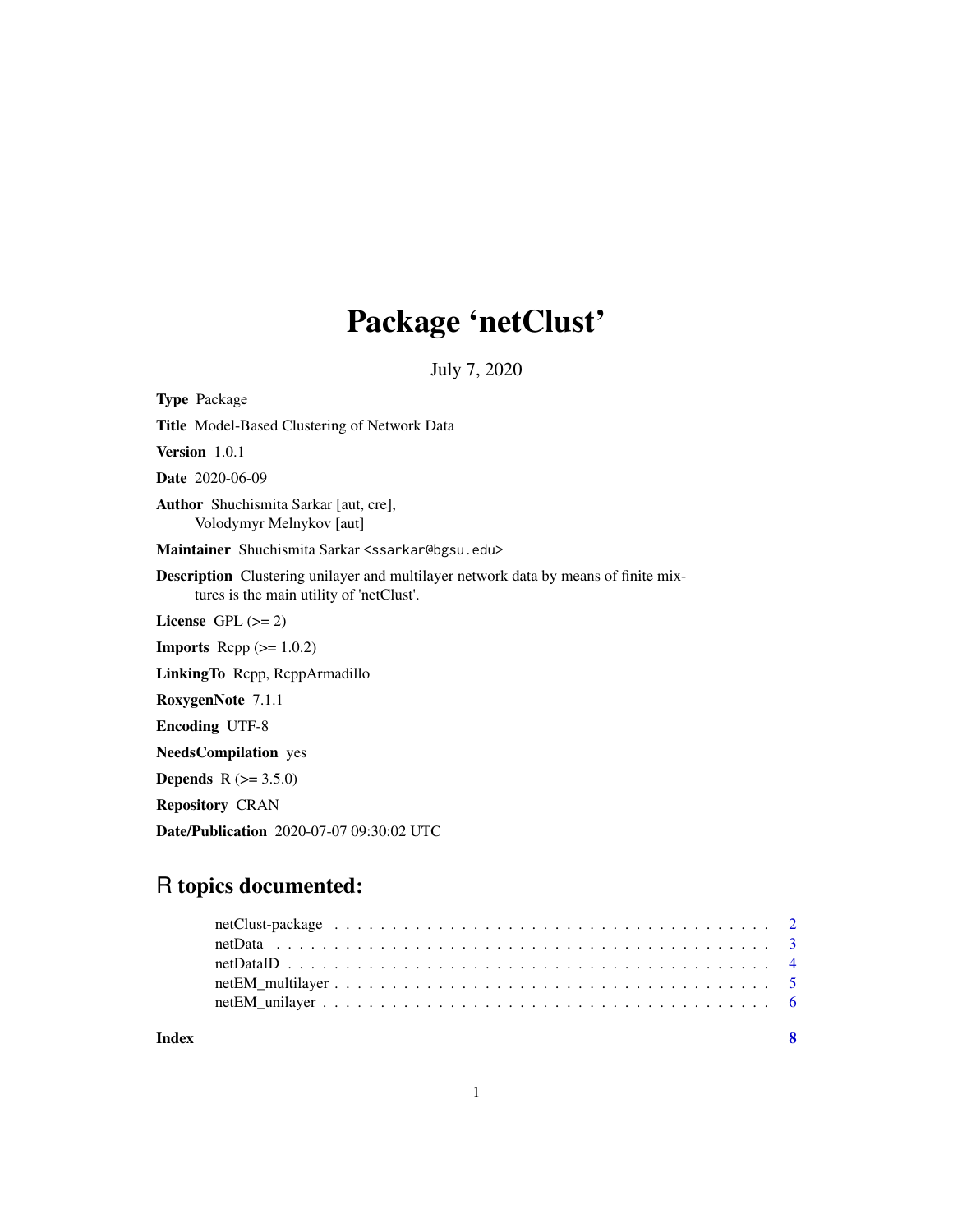<span id="page-1-0"></span>

#### Description

Clustering unilayer and multilayer network data by means of finite mixtures is the main utility of 'netClust'.

#### Details

The DESCRIPTION file:

| Package:     | netClust                                                                                                       |
|--------------|----------------------------------------------------------------------------------------------------------------|
| Type:        | Package                                                                                                        |
| Title:       | Model-Based Clustering of Network Data                                                                         |
| Version:     | 1.0.1                                                                                                          |
| Date:        | 2020-06-09                                                                                                     |
| Author:      | Shuchismita Sarkar [aut, cre], Volodymyr Melnykov [aut]                                                        |
| Maintainer:  | Shuchismita Sarkar <ssarkar@bgsu.edu></ssarkar@bgsu.edu>                                                       |
| Description: | Clustering unilayer and multilayer network data by means of finite mixtures is the main utility of 'netClust'. |
| License:     | $GPL (=2)$                                                                                                     |
| Imports:     | $Rcpp (> = 1.0.2)$                                                                                             |
| LinkingTo:   | Repp, ReppArmadillo                                                                                            |
| RoxygenNote: | 7.1.1                                                                                                          |
| Encoding:    | UTF-8                                                                                                          |

Index of help topics:

| netClust-package | Model-Based Clustering of Network Data       |
|------------------|----------------------------------------------|
| netData          | Dataset: netData                             |
| netDataID        | Dataset: netDataID                           |
| netEM_multilaver | Returns the EM object for multilayer network |
| netEM_unilayer   | Returns the EM object for unilayer network   |

Clustering unilayer and multilayer network data by means of finite mixtures is the main utility of 'netClust'.

#### Author(s)

Shuchismita Sarkar [aut, cre], Volodymyr Melnykov [aut] Maintainer: Shuchismita Sarkar <ssarkar@bgsu.edu>

#### References

Sarkar, S. (2019) On the use of transformations for modeling multidimensional heterogeneous data, The University of Alabama Libraries Digital Collections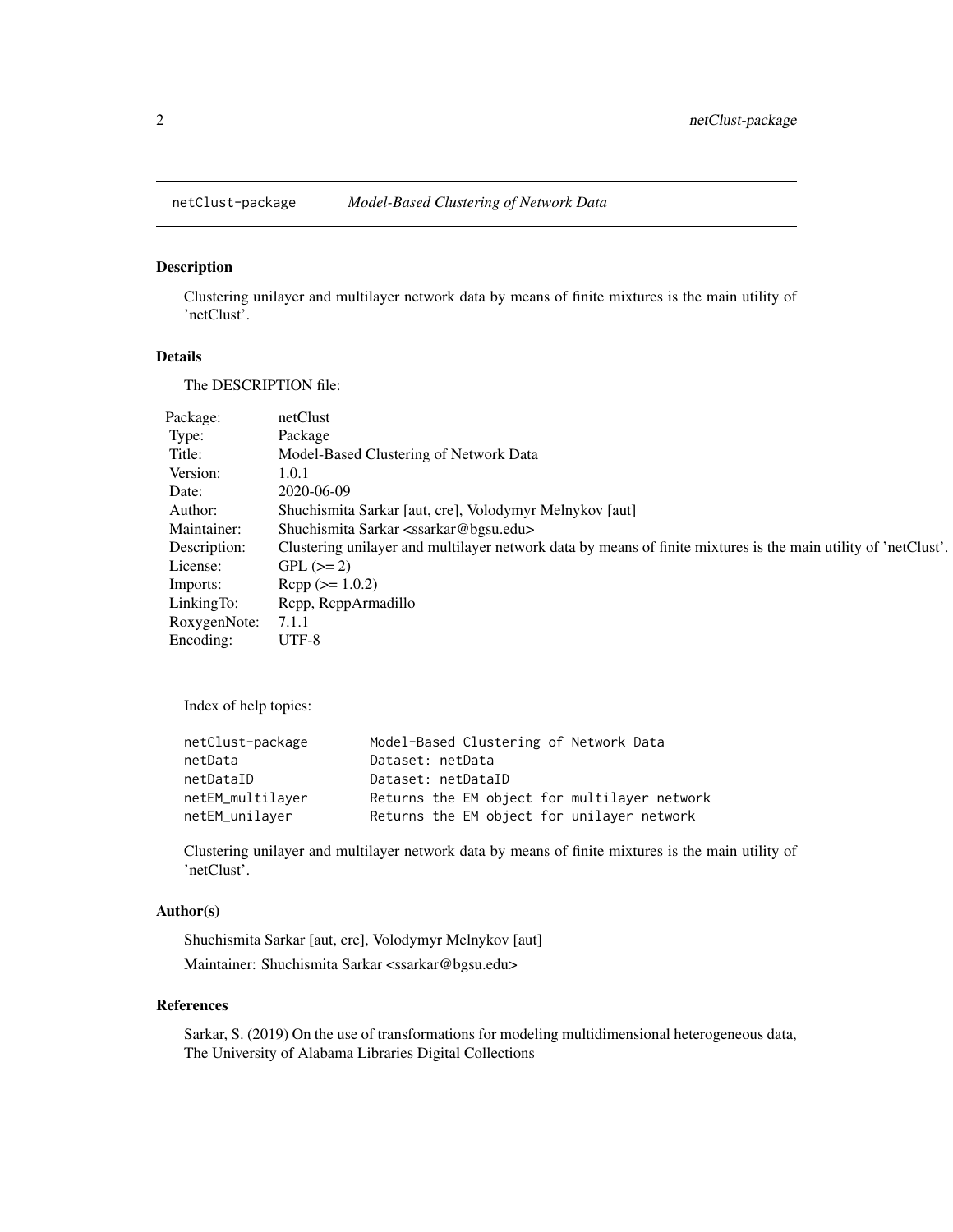#### <span id="page-2-0"></span>netData

#### **Examples**

```
data(netData) ## Read network data
data(netDataID) ## Read original ID for network data
n <- dim(netData)[1] ## number of nodes of the network
p <- dim(netData)[4] ## number of layers of the network
K \leftarrow 2## number of clusters
y <- netData
eps=0.0001
RndStrtUni= 3
RndStrtMult= 5
SmEMUni = 2SmEMMult = 3ItrSmEM=5
burn = 10*nItrMCMC= 50*n
sSigma = 1sPsi = 1a=0### Run unilayer network EM on layer 1 ###
x \le -\arctan(0, \, \dim = c(n, n, 2))for (i \text{ in } 1:n)for (j in 1:n){
   x[i, j, ] \leftarrow y[i, j, 1]\mathcal{Y}\mathcal{E}E <- netEM_unilayer(x, K, eps, RndStrtUni, SmEMUni, ItrSmEM, burn, ItrMCMC, sSigma,a)
cat("Unilayer network", "Original ID", netDataID, "\n")
cat("Unilayer network", "Assigned ID", E$id, "\n")
##################################
### Run multilayer network EM ###
##################################
E <- netEM_multilayer(y,K,p, eps, RndStrtMult, SmEMMult, ItrSmEM, burn, ItrMCMC, sSigma, sPsi, n, a)
cat("Multilayer network", "Original ID", netDataID, "\n")
cat("Multilayer network", "Assigned ID", E$id, "\n")
```
netData

Dataset: netData

#### **Description**

Network data with 10 nodes and 2 layers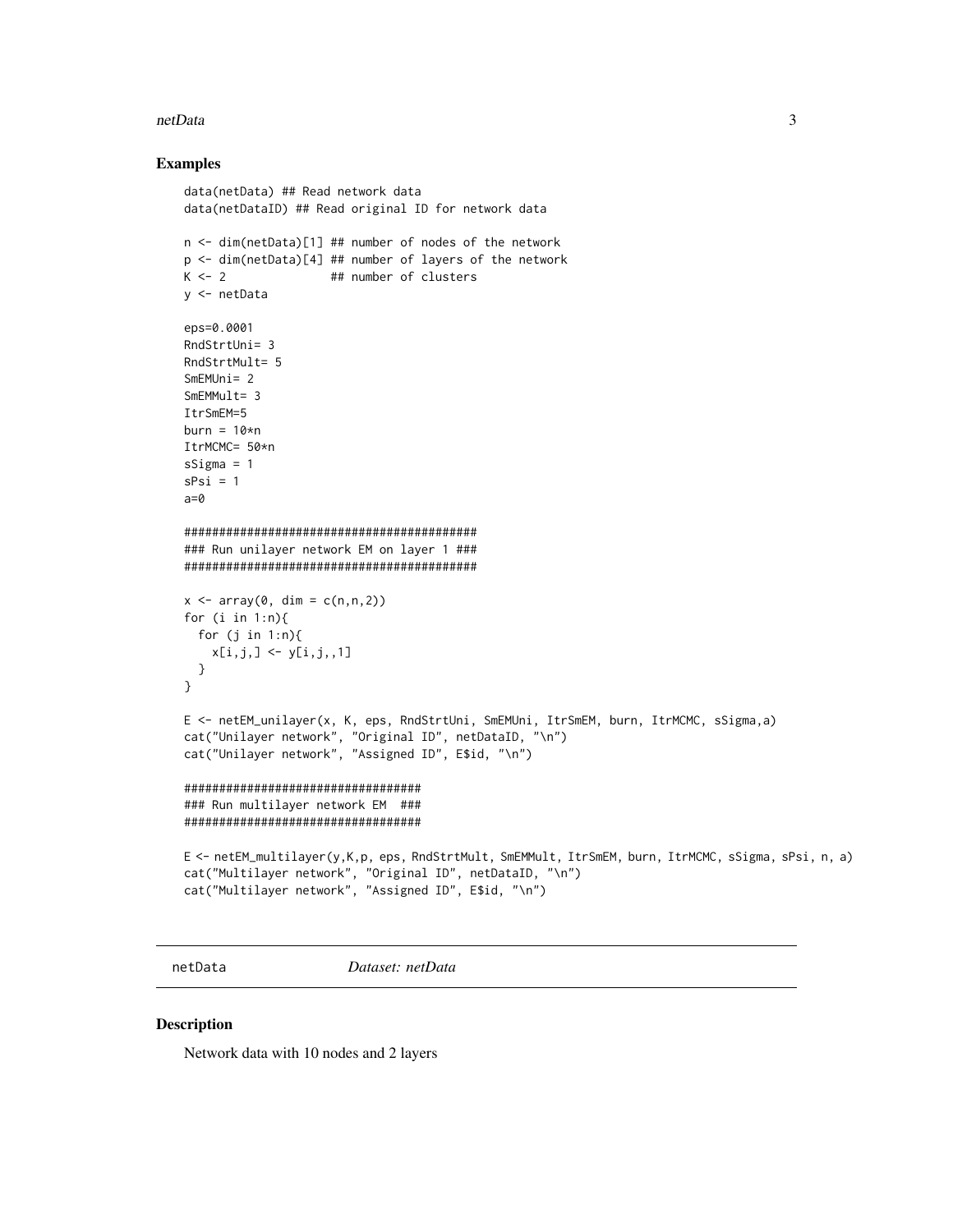#### <span id="page-3-0"></span>4 netDataID and the contract of the contract of the contract of the contract of the contract of the contract of the contract of the contract of the contract of the contract of the contract of the contract of the contract o

#### Usage

data("netData")

#### Format

The format is: num [1:10, 1:10, 1:2, 1:2] 0 0 0 0 0 0 0 0 0 0 ...

#### Details

Dataset demonstrating multilayer network

#### Source

Sarkar, S. (2020)

#### References

Sarkar, S. (2019) On the use of transformations for modeling multidimensional heterogeneous data, The University of Alabama Libraries Digital Collections

#### Examples

```
data(netData)
## maybe str(netData) ; plot(netData) ...
```
netDataID *Dataset: netDataID*

#### Description

ID for netData dataset

#### Usage

data("netDataID")

#### Format

A data frame with 10 observations on the following 1 variable.

netDataID a numeric vector

#### Details

ID for the dataset demonstrating multilayer network

#### Source

Sarkar, S. (2020)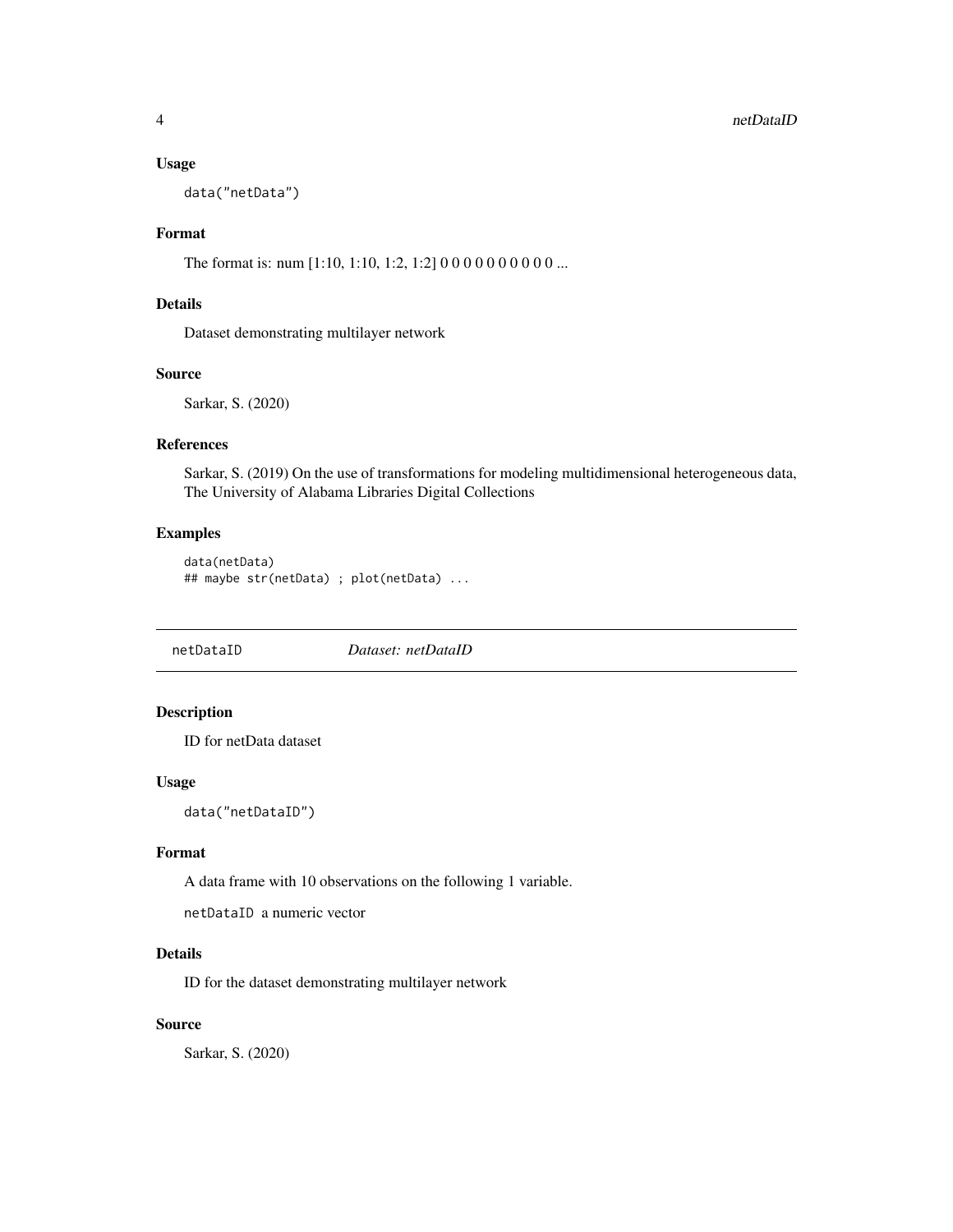#### <span id="page-4-0"></span>netEM\_multilayer 5

#### References

Sarkar, S. (2019) On the use of transformations for modeling multidimensional heterogeneous data, The University of Alabama Libraries Digital Collections

#### Examples

```
data(netDataID)
## maybe str(netDataID) ; plot(netDataID) ...
```
netEM\_multilayer *Returns the EM object for multilayer network*

#### Description

Returns the EM object for multilayer network

#### Usage

```
netEM_multilayer(
 y,
 K,
 p,
 eps,
 num_rand_start,
 num_run_smallEM,
 max_itr_smallEM,
 burn,
 MCMC_itr,
  sigma_mult,
  psi_mult,
 n,
  alpha
)
```
#### Arguments

|                                                           | multiple network                    |  |
|-----------------------------------------------------------|-------------------------------------|--|
| К                                                         | number of clusters                  |  |
|                                                           | number of layers                    |  |
| eps                                                       | epsilon for convergence             |  |
| num_rand_start number of random starts<br>num_run_smallEM |                                     |  |
|                                                           | number of runs for small EM         |  |
| $max_i$                                                   |                                     |  |
|                                                           | maximum number of runs for small EM |  |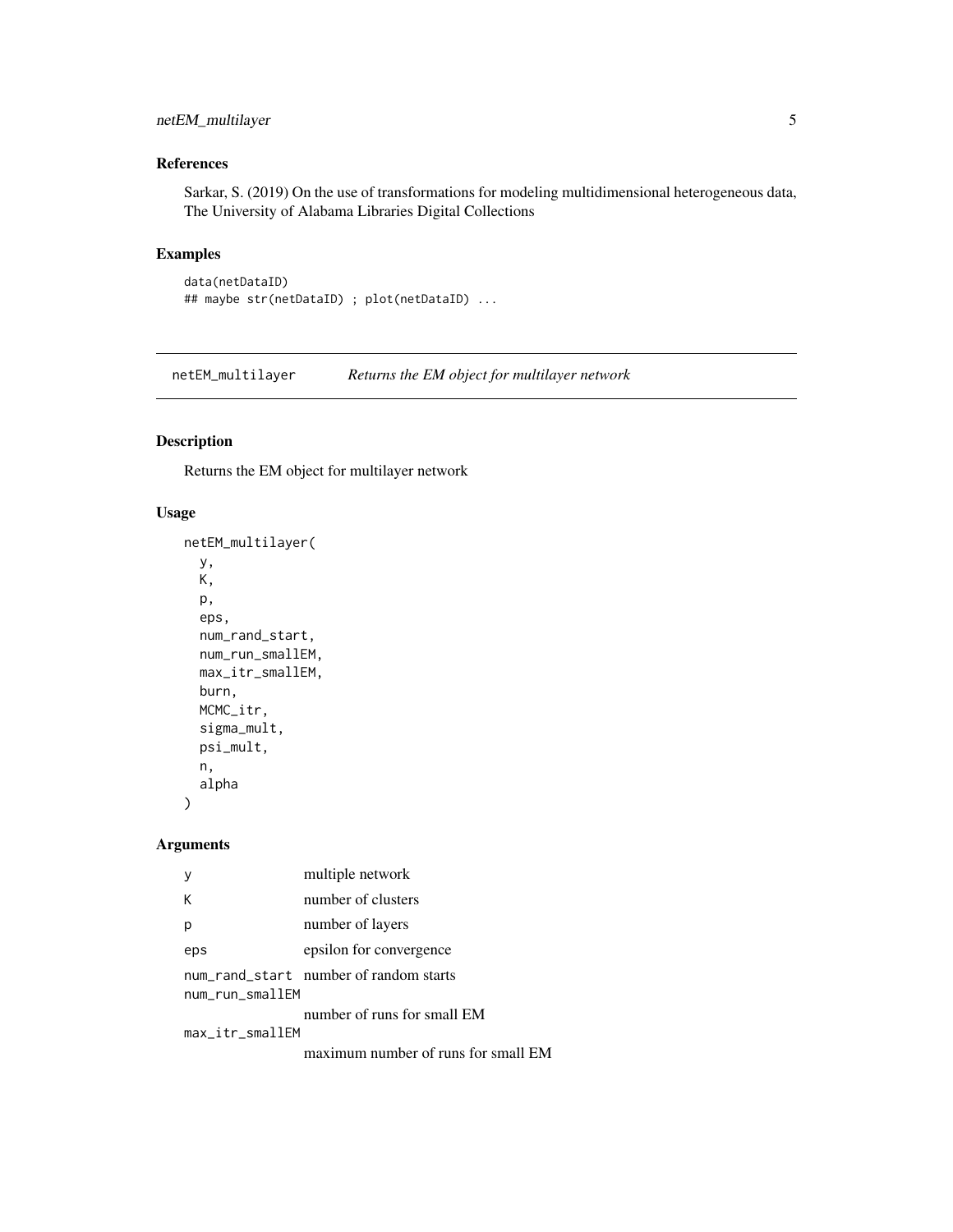<span id="page-5-0"></span>

| burn       | number of runs for burn for Metropolis Hastings   |
|------------|---------------------------------------------------|
| MCMC_itr   | number of runs for Metropolis Hastings iterations |
| sigma_mult | scaling multiplier for Sigma matrix               |
| psi_mult   | scaling multiplier for Psi matrix                 |
| n          | number of nodes of the network                    |
| alpha      | seed provided by the user                         |

#### Value

EM object

netEM\_unilayer *Returns the EM object for unilayer network*

#### Description

Returns the EM object for unilayer network

#### Usage

```
netEM_unilayer(
  x,
  K,
  eps,
  num_rand_start,
  num_run_smallEM,
  max_itr_smallEM,
  burn,
  MCMC_itr,
  sigma_mult,
  alpha
)
```
#### Arguments

| X               | multiple network                                  |
|-----------------|---------------------------------------------------|
| К               | number of clusters                                |
| eps             | epsilon for convergence                           |
| num_run_smallEM | num_rand_start number of random starts            |
| max_itr_smallEM | number of runs for small EM                       |
|                 | maximum number of runs for small EM               |
| burn            | number of runs for burn for Metropolis Hastings   |
| MCMC itr        | number of runs for Metropolis Hastings iterations |
| sigma_mult      | scaling multiplier for Sigma matrix               |
| alpha           | seed provided by the user                         |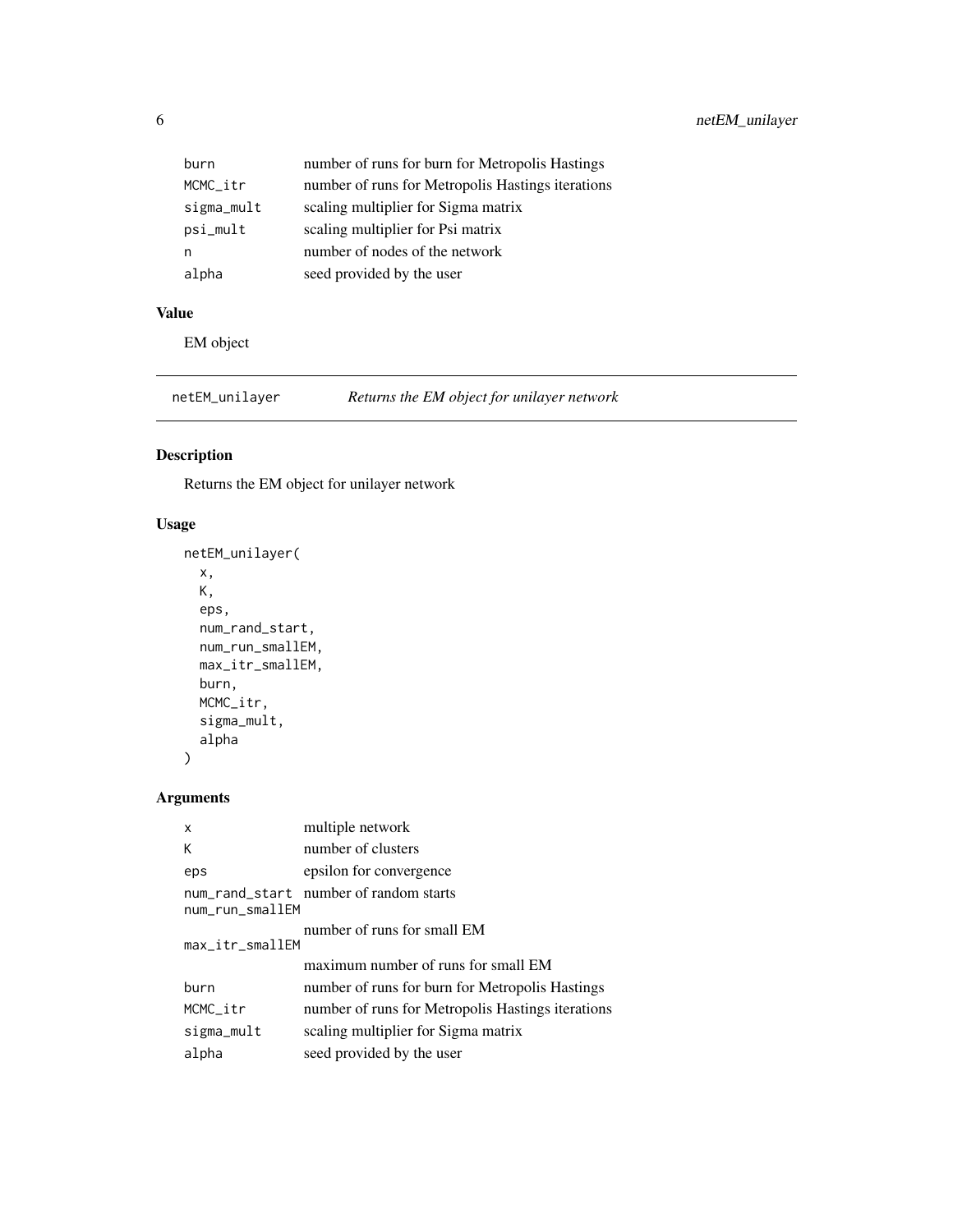netEM\_unilayer

#### **Value**

EM object